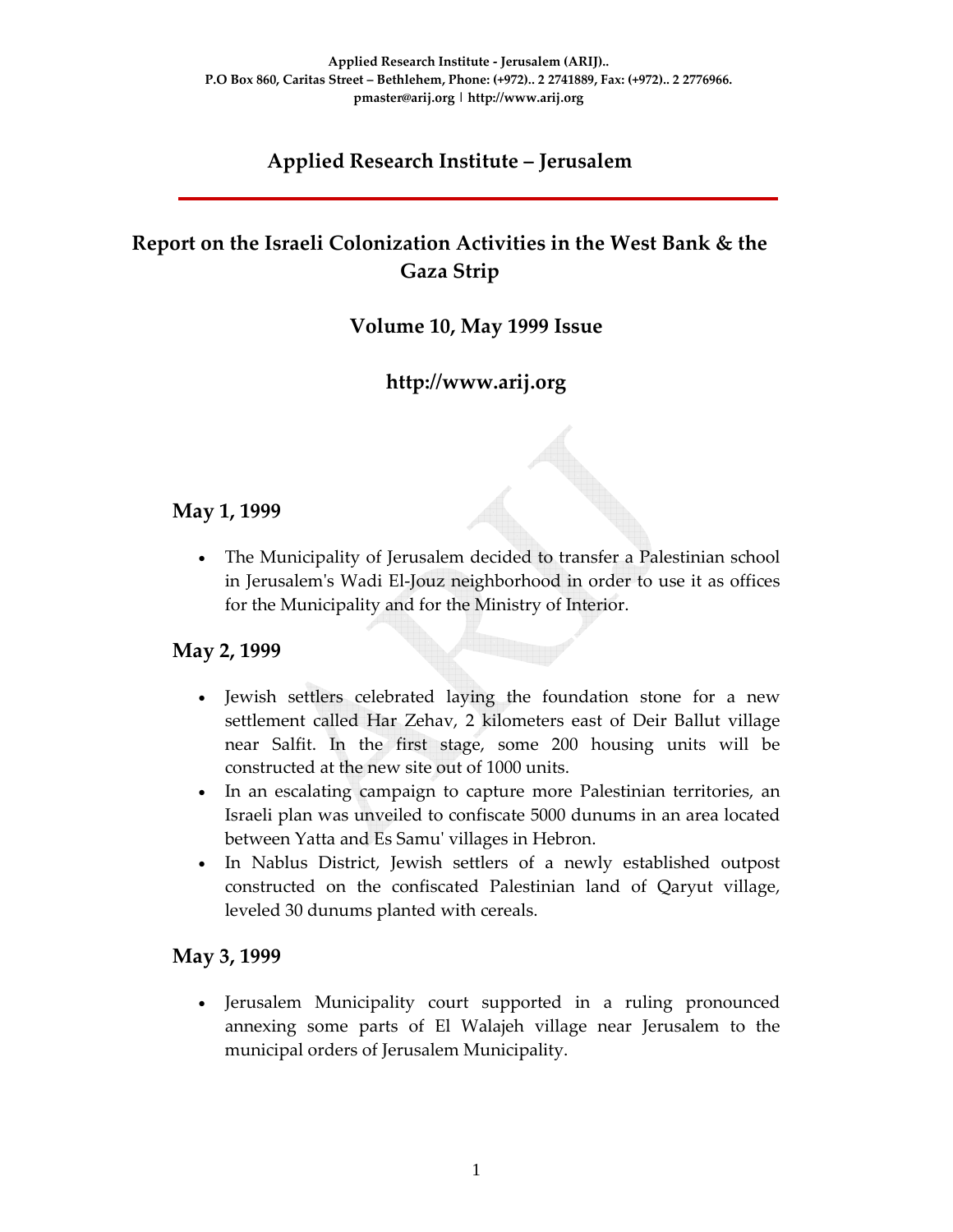- As a part of the ethnic cleansing policy in Jerusalem, the Israeli Ministry of Interior demolished two Palestinian houses at El Mukaber Mountain under the pretext that they were built without a permit. The first owned by Jamil Surri and his 4‐member family, and the second by Jamal Salama Surri and inhabited by six family members.
- According to a study conducted by the Israeli Peace Now group, it is found that there are 3,714 empty housing units in more than 140 Jewish settlements (settlements) built in the West Bank and the Gaza Strip.

#### **May 4, 1999**

- Jewish settlers of Efrat installed a ready-made concrete factory and 12 caravan over 100 dunums confiscated from El Khader village near Bethlehem.
- The settlers of Avnei Hefetz commenced survey and excavation works at Shoufa village near Tulkarm.

### **May 5, 1999**

- The Israeli Housing Council discussed the possibility of linking Ariel settlement in the West Bank, five kilometers north of Salfit town, with a railway station at Ras El ʹEin terminal.
- The Municipality of Jerusalem decided to demolish six floors in a building owned by Bilal Kamal in East Jerusalem under the pretext of being built without a permit.
- The Israeli government endorsed the Ministry of Housing project to encourage Jews on purchasing houses and real estates in East Jerusalem.
- Without prior notification, the Municipality of Jerusalem demolished a house in El Mukaber Mountain under the pretext of being built without a permit, owned by Musa Zu'ater, the third in less than 72 hours.
- In Tulkarm District, Israeli surveyors accompanied by soldiers surveyed Palestinian plots in Baqa Esh Sharqiya town for the opening of new settlement roads.

### **May 6, 1999**

In the Baq'a Valley in Hebron District, the Israeli bulldozers have been working on a hill owned by Abdel Jawad Jabber just above and beside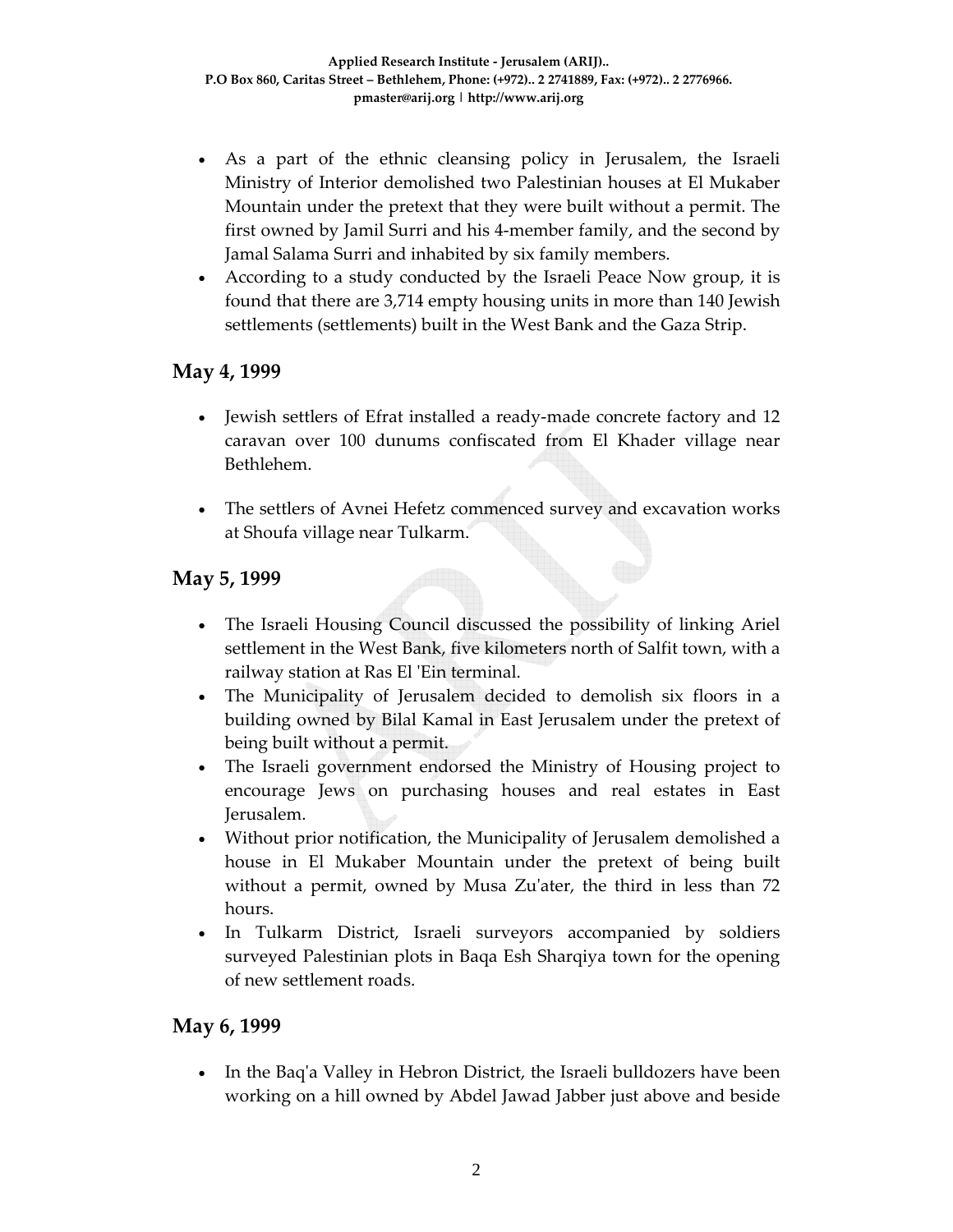his house; whereas before they were mostly working on the back side which is toward Harsina settlement . This is a settlement expansion in progress, threatening a Palestinian family. The settlement expansion plan was approved in 1982 that has expropriated much of the Baqʹa Valley land.

• According to the Housing Ministry spokesman, Israel issued a tender for the construction of 1025 homes at a controversial site known as Abu Ghneim Mountain south‐east of Jerusalem.

### **May 7, 1999**

- The Israeli government approved Circular Road project no. 4585 around East Jerusalem to isolate Jerusalem from the West Bank.
- The Municipality of Jerusalem decided to build a new settlement neighborhood in Abu Dis. The municipality asked an engineering office to prepare the preliminary designs for the project in the heart of this Palestinian town.
- According to the Israeli *Kol Hair* newspaper, Jewish settlers were preparing for a massive settlement campaign on the eve of the Israeli elections and that over 800 mobile houses were transported to over 50 Jewish settlements all over the West Bank during the past seven months.
- A sit-in strike was staged in El Jib village near Jerusalem, to protest the expropriation of Palestinian plots for the construction of a new settlement road passing through the village, linking Jerusalem with Pisgat Zeʹev settlement.
- Jewish settlers from Ariel settlement, cut down 250 olive trees from Iskaka village. The uprooted trees were transported in a lorry to cultivate them in Ariel.

### **May 8, 1999**

- Abdel Hadi Hantash of the Land Defense Committee unveiled an Israeli plan aiming at expanding Ash Kaliot settlement which is constructed at the expense of some 808 dunum of El Thahiriya village, and Al Ramadeen Bedouin tribe land.
- A Palestinian family from El Saʹdiya neighborhood in Jerusalemʹs Old City warned of the collapse of its home due to excavation works undertaken by the Municipality of Jerusalem beneath the building.

#### **May 9, 1999**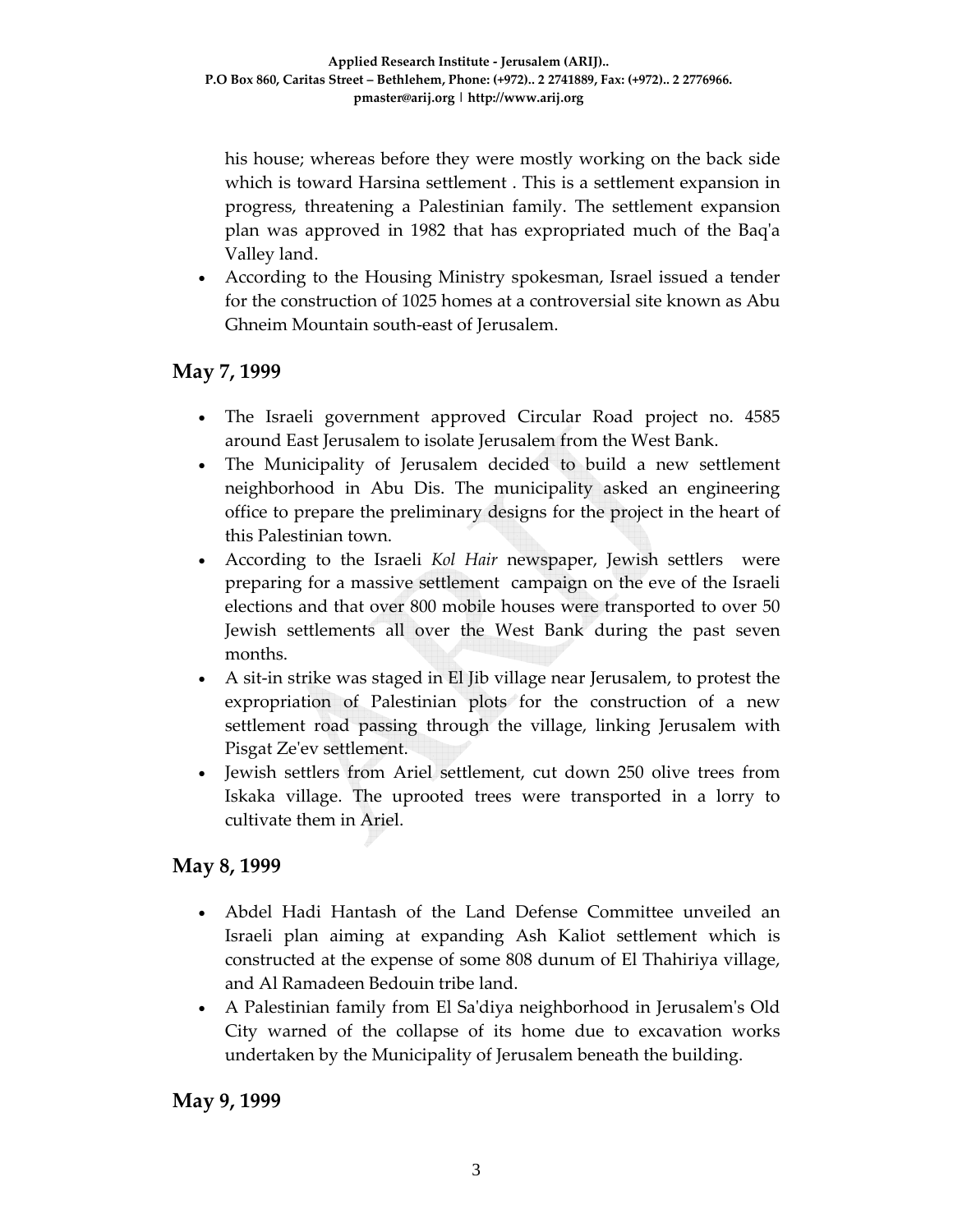- The Israeli cabinet approved the transfer of NIS 400 million to Jerusalem and to give another NIS 20,000 grants to those purchasing new apartments in any settlement in Jerusalemʹs District during the coming two years.
- In Bruqin village near Nablus, scrambled for hilltops before elections with government connivance, 15 new caravans were erected by Jewish settlers who want to set up a religious school 'Yeshiva' on the site. Israel has designated the area as 'state-land', opening the way for Jewish development there. Haaretz
- In Ramallah District, several caravans were installed at the new outpost called "Maale Erez" near Mukhmas settlement.
- The Israeli authorities confiscated 200 dunums to expand Metzpe Yeriho settlement in Jericho. The Israeli government endorsed plans to construct 1911 new apartments for Jewish settlers at Metspe Yeriho settlement .
- Village residents of Eshuyukh village saw bulldozers supported by Israeli soldiers arrive in the area. Without prior warning or a requisition order, they began work to level the land which is the only remaining area in the village available for development, in preparation for a new industrial settlement zone. The land in question spans 1,050 dunums and is under the jurisdiction of the Eshuyukh village council.
- The Beit El court issued a decision to confiscate eight dunums of land owned by Jad Allah Abdel Elʹal from El Jib village, north‐west of Jerusalem under the pretext of being a 'state-land'.

#### **May 10, 1999**

• The Israeli Knesset Finance Committee approved NIS 13 million for Jewish settlement expansion in the West Bank and Gaza.

### **May 11, 1999**

- An article appeared in *Al‐Quds* daily stating that since 1967 when East Jerusalem along with other Palestinian land was occupied, Israel built more than 40,000 housing units for Jewish settlers in East Jerusalem and none whatsoever for the Palestinian inhabitants of the city.
- Abdel Hadi Hantash of the Land Defense Committee reported that settlers and the Israeli army brought three bulldozers to land, east of Hebron near the village of Eshuyukh in order to begin construction of a new by‐pass road. CPT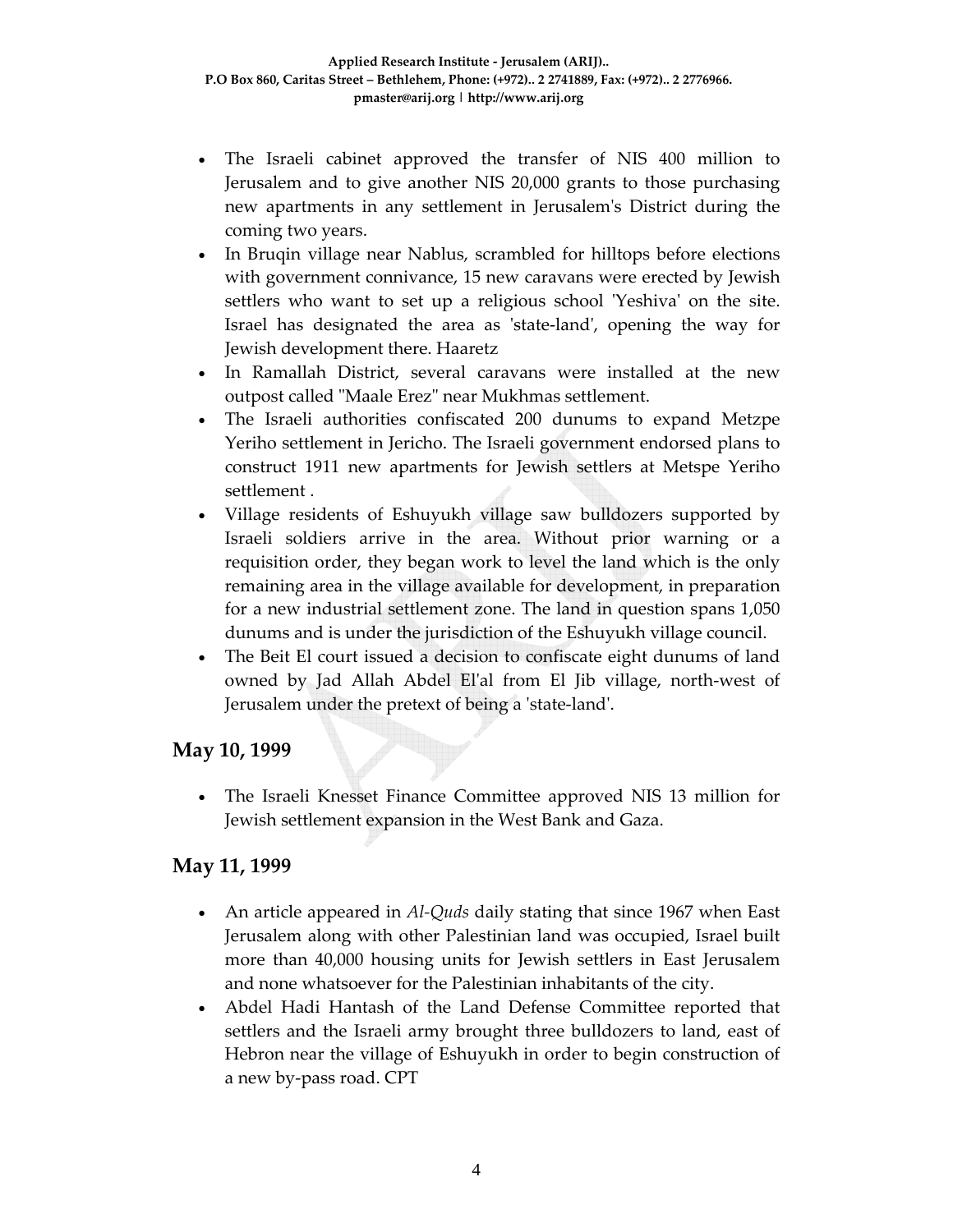- Jewish settlers from Efrat erected eight mobile houses on Palestinian land near El Khader village to accommodate more extreme settlers on Palestinian occupied land.
- Bethlehem 2000 Project Committee considered the Israeli government decision to stop work on the Jerusalem‐Hebron high road as an attempt to impede the progress of its projects and to undermine the millennium celebrations. According to Israeli officials, the Israeli authorities are opposed to the construction because part of the road would run through an area of Bethlehem under Israeli control.
- The Israeli Minister of Communications and the mayor of Jerusalem formally inaugurated a new road linking Jerusalem with Maale Adumim the cost of NIS 230m.
- Jewish settlers erected mobile houses on two settlement sites near the village of El Mughayir north of Ramallah, Qaryut and Jalud villages in Nablus.

## **May 12, 1999**

- Confrontations erupted between Palestinian villagers of Deir Qiddis and armed Jewish settlers after Israeli bulldozers from Kiryat Sefer settlement a few kilometers to the south began damaging fields and uprooting trees to expand the settlement.
- Jewish settlers uprooted hundreds of olive trees on land belonging to Kafr Ed Dik and Deir Ballut villages near Salfit.

### **May 13, 1999**

- The Israeli army razed four houses in the southern West Bank after evicting dozens of Palestinians from their homes. Bulldozers guarded by dozens of soldiers demolished two homes in the village of Ed Dirat south-east of Hebron and another two houses in the nearby village of El Bwib. The army said the structures were built without proper authorization in zones still under full Israeli control.
- In Es Sawiya village, Jewish settlers established a new outpost by setting up new caravans.

### **May 14, 1999**

• The Israeli High Court of Justice orders the Israeli Civil Administration Department in the Occupied Territories to refrain from confiscating 400 dunums from "Nazlit Zaid village" near Jenin. Palestinian landlords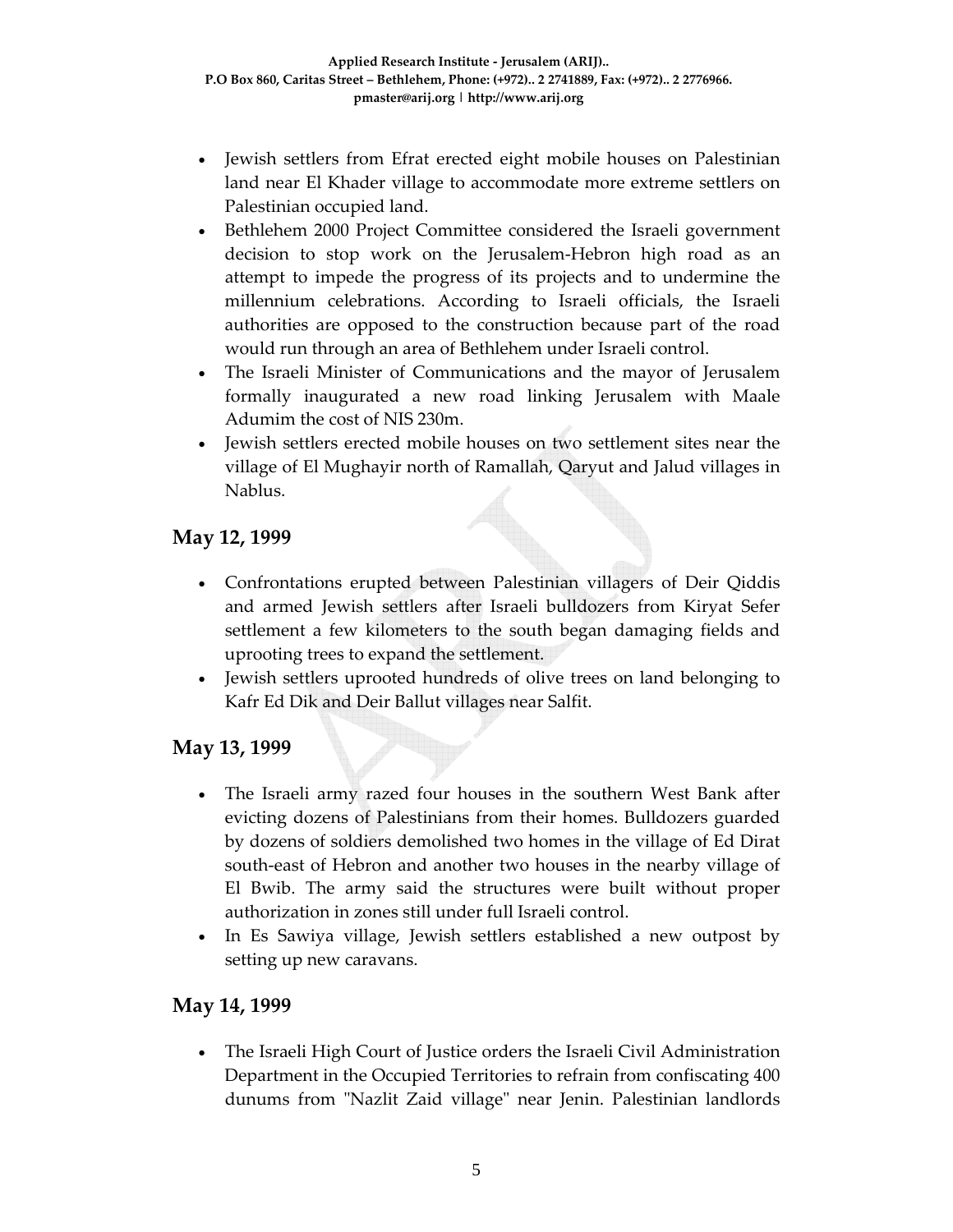submitted documents proving the plots were registered in their names as indicated in the recommendation of the Jordanian Minister of Finance and the Jordanian governmentʹs decision dated June 18, 1967.

### **May 15, 1999**

- In ʹEinabous village near Nablus, Jewish settlers from Itzhar occupied a Palestinian hill near the settlement. Eye‐witnesses reported that the Israeli bulldozers uprooted olive trees, and erected several new mobile houses at the site. Near that hill, the settlers demolished a well owned by a Palestinian, and erected a caravan instead.
- In Qasra village south-east of Nablus, settlers from "Migdolim" settlement installed several caravans, a water tank, and a military checkpoint in an attempt to create a new outpost.
- In Tulkarm District, the Israeli bulldozers leveled large tracts of land in Shoufa village, and uprooted 100 olive trees in preparation to expand Avnei Hfets settlement. Eye‐witnesses said that the Israeli bulldozers were paving new settlement roads in an attempt to construct new housing units for the settlers.

### **May 16, 1999**

- Jewish contractors commenced construction work to build 1025 housing units on Abu Ghneim Mountain, south‐east of Jerusalem in the last day of Netanyahuʹs office.
- In Um Safa village, north‐west of Ramallah, Israeli settlers grabbed a new hilltop of about ten dunums, 300 kilometers away from Halmesh settlement, and set up more than ten mobile houses there.

### **May 17, 1999**

- Jewish settlers confiscated 500 dunums from Kafr 'Aqab village, and annexed the land to Kochav Yacov settlement.
- The Israeli occupation authorities unveiled plans to confiscate 4,000 dunums from Mukhmas and Jabaʹ villages in the West Bank.
- In Yatta village near Hebron, the Israeli authorities delivered eviction orders to Palestinian families to evacuate their 5000 dunum‐ land which is located near Susia settlement.

#### **May 18, 1999**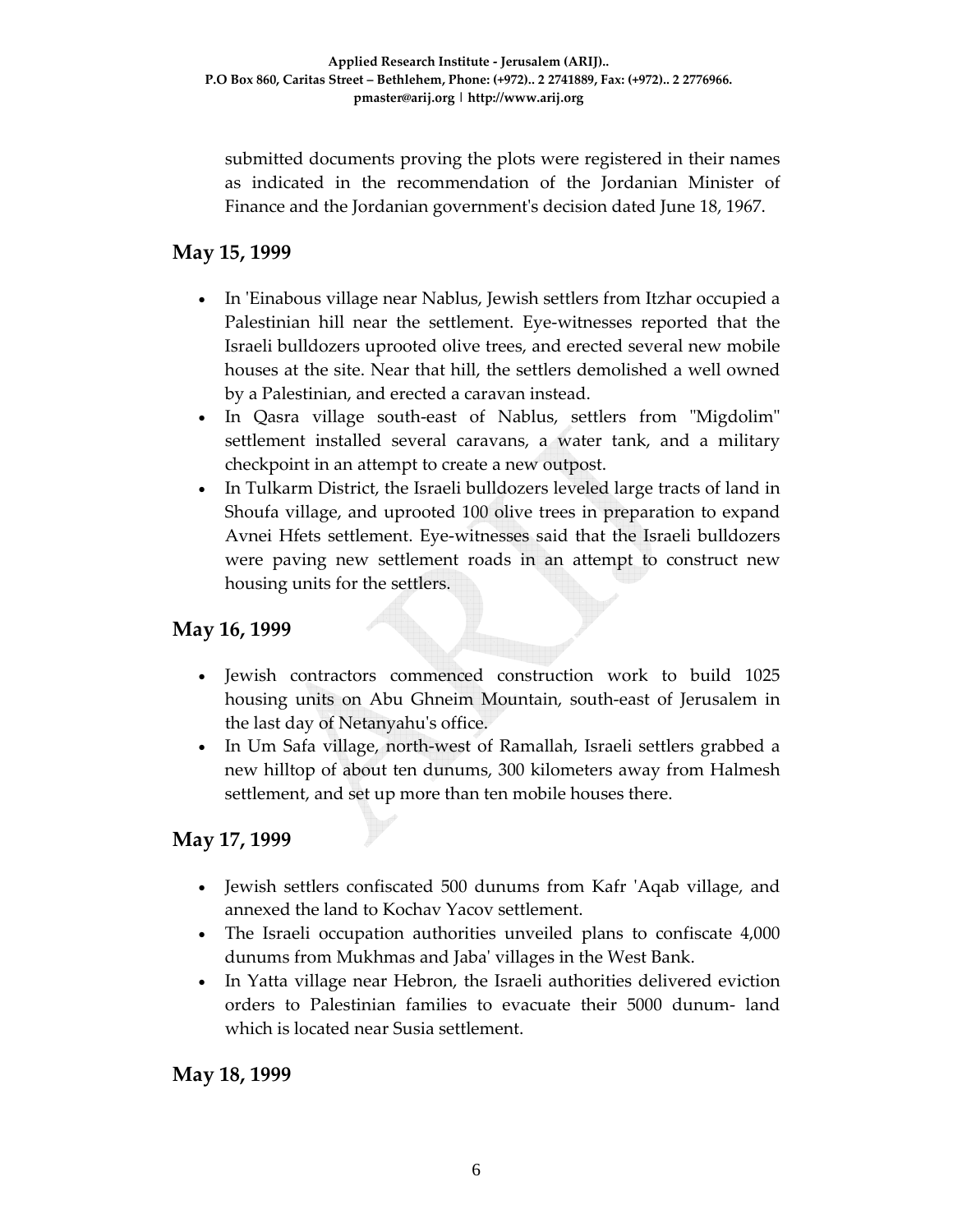- Settlement activities are taking place in the Jordan Valley where ten housing units were built in Yafit settlement, 18 houses in Shedmot settlement, and more than 60 caravans were added to a military camp near the Israeli settlement which was constructed on Tammun land. A new military camp was also constructed near Al ʹAqba village.
- In Jenin District, a group of Jewish settlers uprooted 200 olive trees in the village of ʹAbba.
- Dr. Irving Moskowitz who secured permission from the Jerusalem Municipality to build 132 apartments announced the next stage of construction at Ras Al‐Amoud neighborhood in the heart of East Jerusalem, his 132‐unit housing and community development project adjoining Jerusalemʹs Mt.of Olives burial ground. The 16‐dunum development, on which ground was broken, last October, will include a shopping center, a synagogue, and a kindergarten. It completes the geographical contiguity of the Jewish presence in Jerusalem.

### **May 19, 1999**

- Bulldozers supported by Israeli troops and police destroyed three Palestinian water reservoirs they alleged were built without permits in the Baqʹa Valley in Hebron District.
- In Beit Dajan near Nablus, Israeli soldiers cut down about 50 olive trees owned by the Palestinian villager, ʹAdnan Abu El Haj.

### **May 20, 1999**

• In Ramallah District, the Israeli bulldozers guarded by military troops demolished a house measuring140 square meters in El Tira village for allegedly being built without a permit. They also tore down another structure owned by Najm Safi near Beit El under the same pretext.

#### **May 26, 1999**

• The Israeli bulldozers continued construction works over 300 dunums of land located in the Baqʹa Valley and El Buwayra village owned by El Ashhab, Sultan, and Jabber families in an attempt to expand nearby existing settlements (settlements), and open new by‐pass roads. On the other hand, the Israeli Civil Administration has begun marking new municipal boundaries for Kiryat Arbaʹ by surveying 500 dunums of land claimed by Palestinian owners that were previously declared to be beyond the settlementʹs municipal limits.